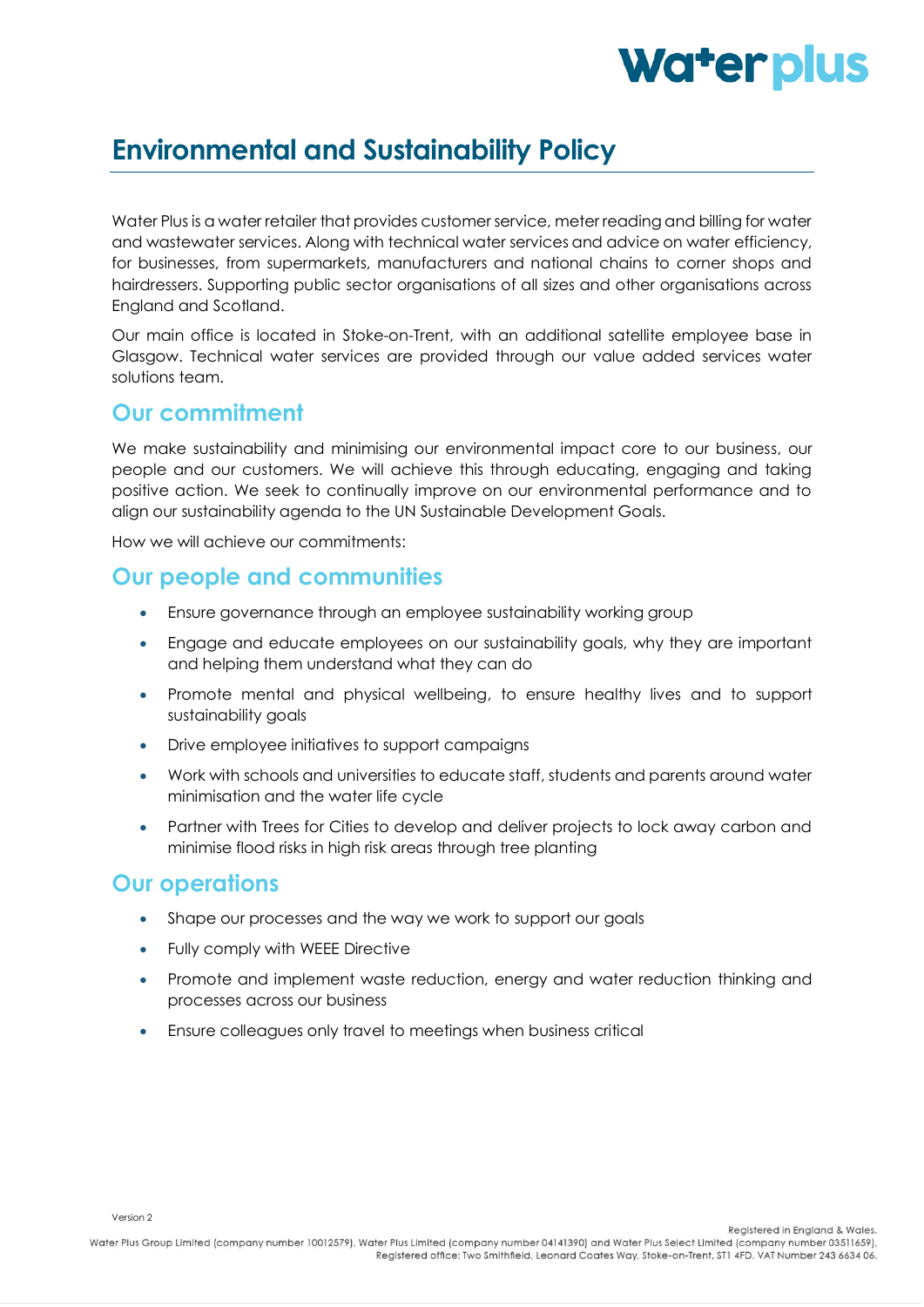

#### **Our customers**

- Encourage customers to use products and services in an environmentally sensitive way
- Outreach work to businesses educating staff on water efficiency (and wider links to energy and carbon reduction and sustainability)
- Conserve water through meter reading, leak detection and AMR (Automatic Meter Reader data logger) installation, and larger water management projects
- Continue to review and seek out new technology to help deliver our water management and waste reduction services for our customers
- Provide water efficiency packs (posters, give-aways, tools to encourage and change behaviours/thinking)

#### **Our suppliers**

• Developing our Sustainable Procurement Policy to drive supplier behaviour and adoption of best practices

#### **Communication**

- Publish our environmental policy on our website
- Communicate environmental aims and objectives to employees and external stakeholders
- Publish our carbon footprint in our annual reports
- Engage with our Colleague Forum (employee representatives) and Values Champions to embed the thinking in the business and to develop ideas to encourage wider engagement

#### **Compliance**

- Agree on sustainability and environmental agenda and review annually with CEO, senior leadership team and sustainability working group
- Comply with environmental legislation and other requirements relevant to industry (such as Water Industry Act), or any other approved codes of practice
- Continue to develop our Corporate Social Responsibility (CSR) Policy and commitments to support the local economy and good environmental practices
- Publish this document for all employees, customers and suppliers and review biannually
- Seek to retain our external accreditation via the internationally recognised EcoVadis assessment process

Andy Hughes

#### **Chief Executive Officer**

Version 2

Registered in England & Wales.